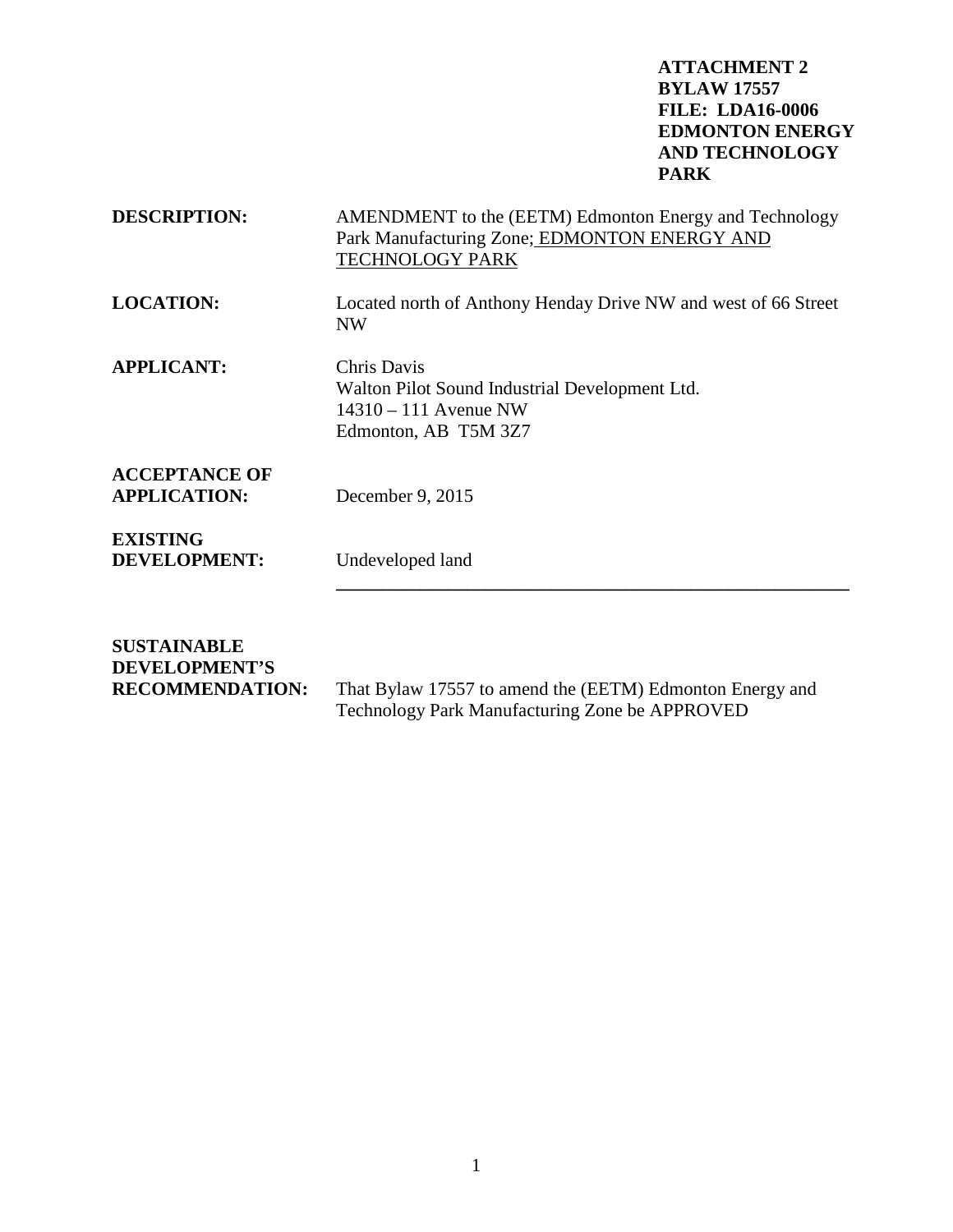### **DISCUSSION**

### **1. The Application**

This application proposes to amend the text of the (EETM) Edmonton Energy and Technology Park Manufacturing Zone. The proposed text amendment to the (EETM) zone proposes to add a limited number of auto-oriented and commercial uses as discretionary uses with related regulations.

The uses to be added as discretionary uses are:

- Automotive and Minor Recreation Vehicle Sales/Rentals
- Convenience Vehicle Rentals
- Fleet Services
- Mobile Catering Food Services
- Rapid drive-through Vehicle Service
- Specialty Food Services, for less than 100 occupants and 120m2 of Public Space
- Truck and Mobile Home Sales/Rentals
- Projecting On-premises Signs

Additional regulations limit the uses, with the exception of Rapid drive-through Vehicle Service, to sites directly adjacent to the Anthony Henday.

### *Original Application*

The original application as submitted, proposed to amend both the (EETM) Edmonton Energy and Technology Park Manufacturing Zone and (EETL) Edmonton Energy and Technology Park Logistics Zone by adding the uses listed in the (IB) Industrial Business Zone to both zones. The proposed zones required that most of the discretionary uses (but not all) be located adjacent to the 'highway corridors.' The applicant's stated intent with this application was to "add uses that are permissible within the Industrial Business (IB) Zone" as the relatively short list of permitted and discretionary uses in both zones "severely limits the implementation of the Edmonton Energy and Technology Park (EETP) Area Structure Plan guiding principles, specifically related to uses that abut the highways."

Through a review of the additional proposed land uses and the ASP it was determined that the original proposed amendment does not meet the intent of the Edmonton Energy and Technology Park ASP to create a world class eco-industrial precinct. While the addition of some limited low intensity businesses with enhanced landscaping and limited outdoor storage may be desirable for specific areas, the magnitude of uses proposed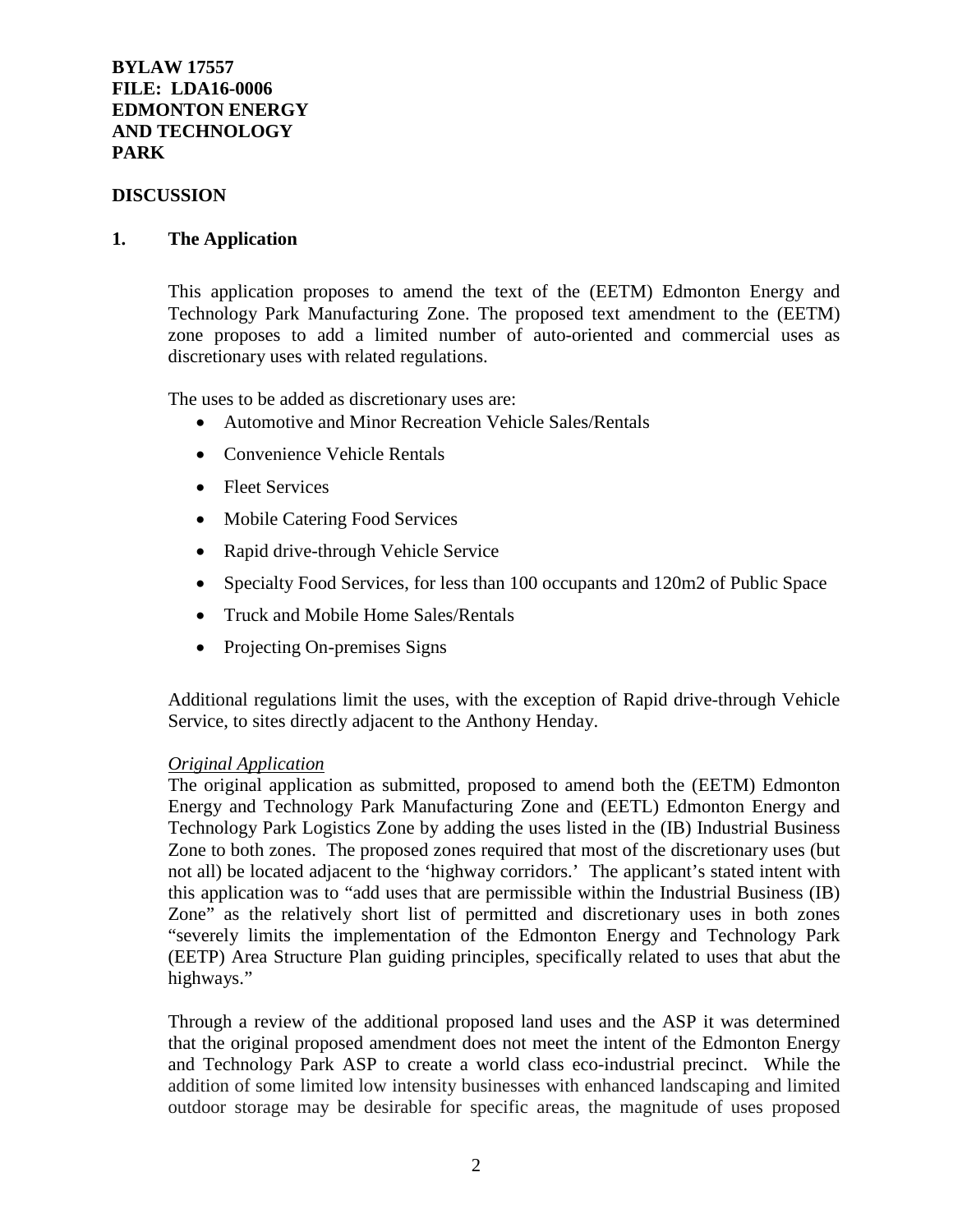would significantly alter the industrial nature of the Energy Park, introduce additional visits and potential industry deterants, as well as undermine the industrial nature of the EETP and the planned commercial opportunities included in the Horse Hill ASP (southeast of Manning Drive).

# *Revised Application*

The applicant requested Administration consider an option that would allow additional uses to proceed without a Plan Amendment. With consideration for the applicant's priorities, the alternative presented back was the much smaller list of discretionary uses (those listed above) applied along only the Anthony Henday and dropping the amendment to the EETL zone entirely. The general regulation regarding to setbacks from a Municipal Boundary for Major Impact Utility Services was requested through circulation.

## **2. Site and Surrounding Area**

The subject area is located in the Edmonton Energy Technology Park, north of Anthony Henday Drive NW between 66 Street NW and Manning Drive. Lands surrounding the proposed amendment area are generally zoned (AG) Agricultural Zone and are undeveloped.



 *Aerial view of the area looking down on Anthony Henday Drive between 66 Street and Manning Drive NW.*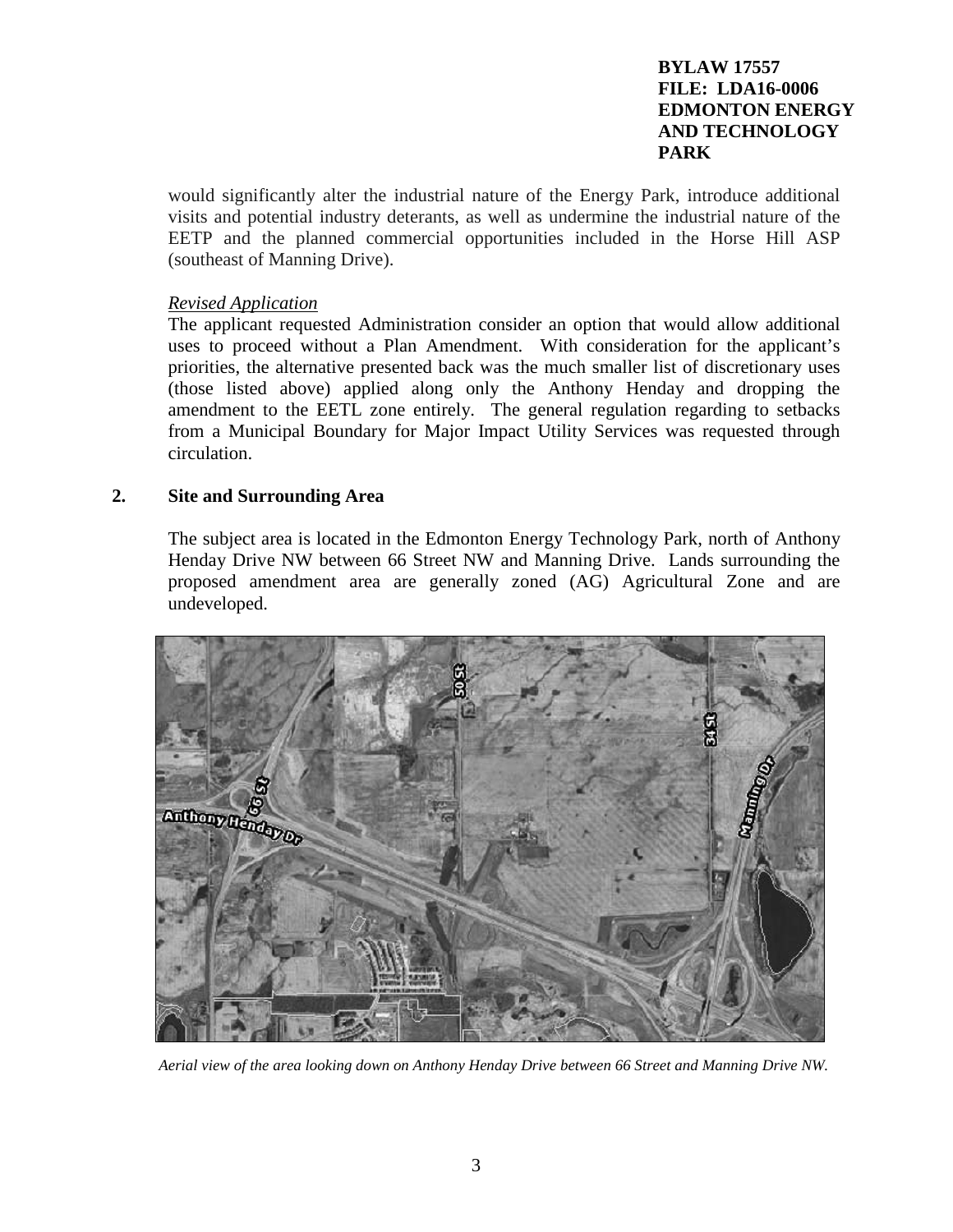## **ANALYSIS**

## **1. Compliance with Approved Plans and Land Use Compatibility**

The Municipal Development Plan: *The Way We Grow* identifies the Edmonton Energy and Technology Park as "Industrial Business" and specifically notes in Policy 6.3.1.9 "Implement the Northeast Edmonton Industrial Development Strategy to accommodate value-added petrochemical operations and logistics operations." While the proposed rezoning is not specific to value-added petrochemical operations and logistics operations, the proposed rezoning does facilitate several Industrial Policies of *The Way We Grow*:

- **Policy 6.3.1.4** Undertake and facilitate development plans for new industrial areas to ensure development opportunities are continually available.
- **Policy 6.3.1.7** Build infrastructure and provide services to support land development, goods movements and ongoing business operations.
- **Policy 6.3.1.13** Maintain adequate separation distances between heavy industry and residential and other incompatible uses by addressing risk, nuisance and other impacts through the use of guidelines in the planning process.

## *Edmonton Energy and Technology Park Area Structure Plan*

The Edmonton Energy and Technology Park ASP states the intent of the Plan "to chart a course for the development of the Northeast area into a world class eco-industrial precinct specializing in petro-chemical manufacturing industry." Furthermore, the plan is intended to create a new kind of industrial development in Edmonton that incorporates economic opportunity with eco-industrial principles.

The Guiding Principles of the Plan (Part 6) identifies several premises for the Plan, including:

*Land Use Compatibility* - the ASP has been designed to provide buffers to the most intensive uses by way of its design and the development of Specific Zones; *Effective Implementation -* Custom zones have been developed to ensure clear direction and compliance with the ASP. As development proceeds in the ASP Area, a review of the permitted uses is inevitable. With the review, a need to consider added uses to ensure the vision for the plan is not lost.

Part 7 of the Plan explains the principles of each of the four land use Precincts. The Zone proposed to be changed with this application is the EETM which translates to the Manufacturing Precinct.

The **Manufacturing Precinc**t (Part 7.4 of the ASP) is described as catering to businesses that use material from chemical plants, to create finished goods such as plastics and oils.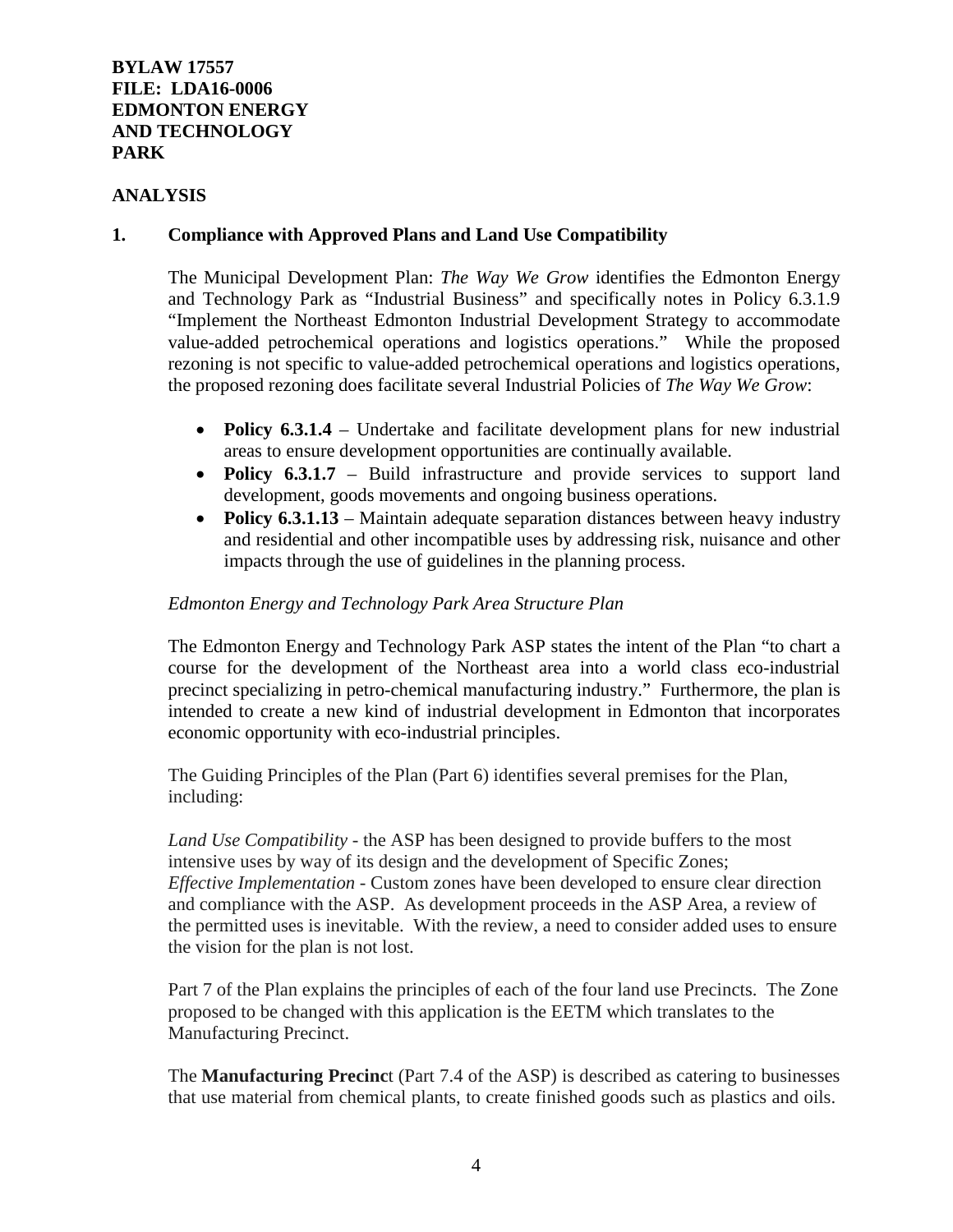The precinct is also intended for services provided by other land uses in the plan area to support its business functions. Examples of Uses provided in the Plan for the precinct are: plastics facility, pharmaceutical production and pipe coating or production. The Policies in place to support this development are:

- 1. Manufacturing developments are encouraged to cluster, or develop multiple uses within the same building, in order to use more land efficiently.
- 2. Manufacturing processes that will generate noise or odour that may impact neighbouring developments may not be developed within 100 m of an existing residential use or existing agricultural homestead.

## *Discussion: compliance and compatibility*

Administration recognizes that there are risks associated with amending the EETM zone to include additional commercial uses. Specifically, this may provide an opportunity to open up the plan to a greater range of uses that would prevent the ongoing development of a "world-class eco-industrial precinct". Notwithstanding, these concerns, the changes to the EETM Zone are specific to the area generally adjacent to the Anthony Henday – approximately 27 km of frontage. They provide an urban transition to the existing and developing residential neighbourhoods to the south, and while some of the uses draw on a larger catchment area, they may be a catalyst to initiate development in the EETP. This small amendment may not change the overall tone of the Plan and any further changes to either this zone or other zones should be facilitated through a Plan Amendment.

## **2. Commenting Agencies**

## *Zoning Bylaw Implementation Team*

The Zoning Bylaw Implementation Team is supportive of providing a commercial buffer area to separate manufacturing uses from residential uses. However, they have noted that if additional uses are added to the EETM, there is potential for the Subdivision and Development Appeal Board to vary the locational requirements, allowing the uses throughout the Zone. Applicants could contend that these uses should be permitted next to an arterial or collector roadway because there is hardship in that the land is not marketable for the intended manufacturing uses. The Zoning Bylaw Implementation Team has recommended that the applicant could amend the EETP – ASP to create a new EETP business or commercial Zone, and designate specific areas adjacent highways to apply these zones. The applicant has chosen to proceed without a Plan Amendment.

## *EETP Investment Readiness Team (IRT)*

Prior to submitting the application, the applicant met with the Investment Readiness Team to discuss their proposal. The proposed uses were discussed with respect to whether they would serve the intended uses and users, detract from the industrial nature of the EETP and align with the intent of the ASP and specific zones. The applicant was made aware of the IRT's support for a limited range of commercial uses that could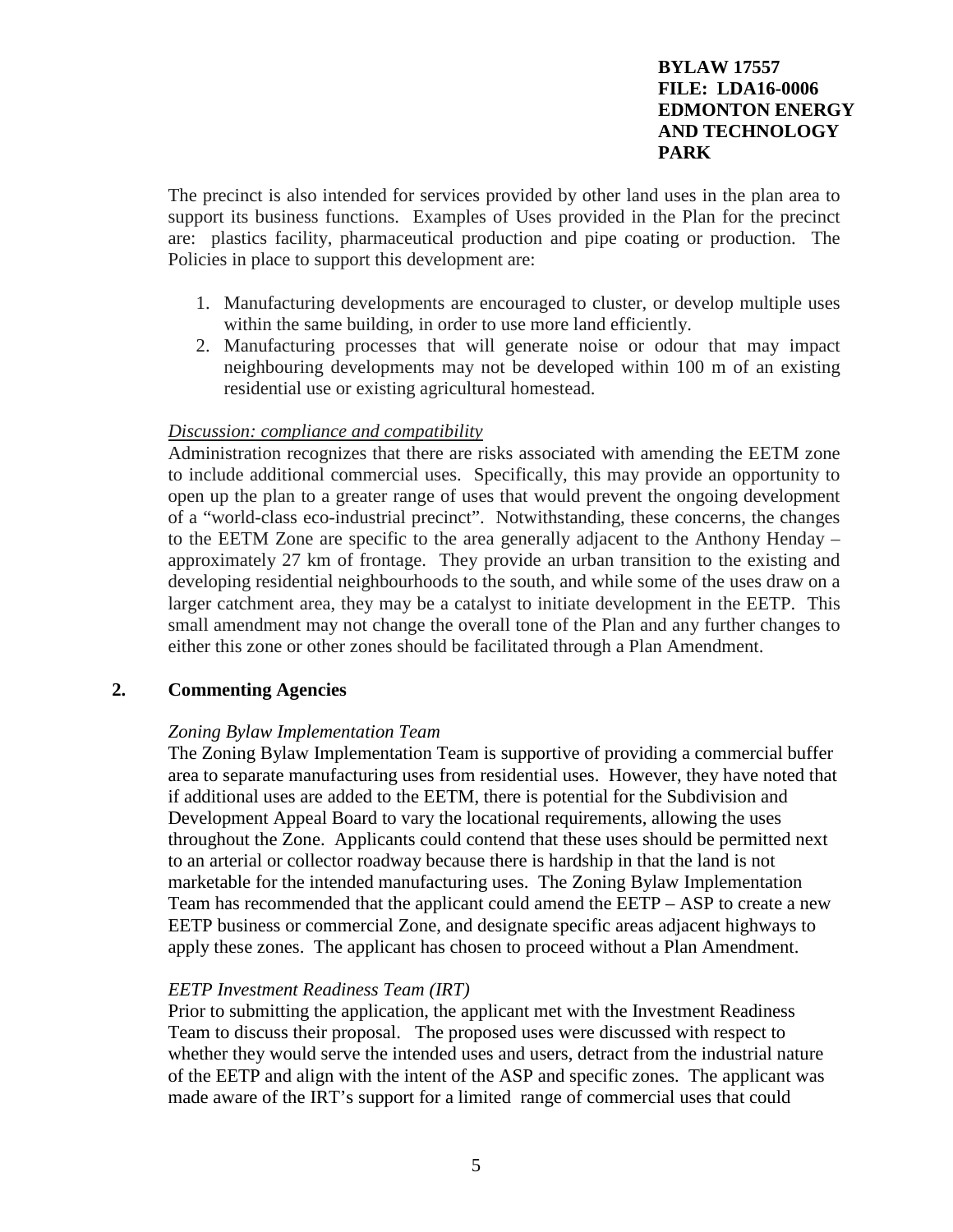provide services to the industrial area and a requested that the "highways" be limited to the Anthony Henday and Manning Drive. While supporting limited additional commercial uses clearly intended to support the EETP, and not detract from the industrial nature of the Plan to initiate development adjacent to the highways in the EETP, they are concerned about the potential for diluting the Plan to the extent that the desired petrochemical cluster would not develop.

### *Oil and Gas Liaision (UPE)*

The Oil and Gas Liaision requested that a 15 m separation for all structures from pipeline right-of-ways. This request is not included as part of the bylaw since it is a review that would accompany a comprehensive review of the impact on the entire ASP.

### *Sturgeon County*

At the request of Sturgeon County, a clause is being added to the EETM zone that would require any Major Impact Utility Services Uses (i.e. sewage treatment, garbage transfer and compacting stations, power generting stations, cooling plants, district heating plants, incinerators and waste recycling plants) to be setback 300m from a Muncipal boundary.

## **3. Surrounding Property Owners' Concerns**

An Advance Notification was sent to surrounding property owners, the Horse Hill Community League Association, the Area Council No. 17 Area Council and the Clareview and District Area Council Area Council on December 23, 2014. Sustainable Development received three responses to the Advance Notification. All respondents were seeking further clarification on the application and did not express any concerns.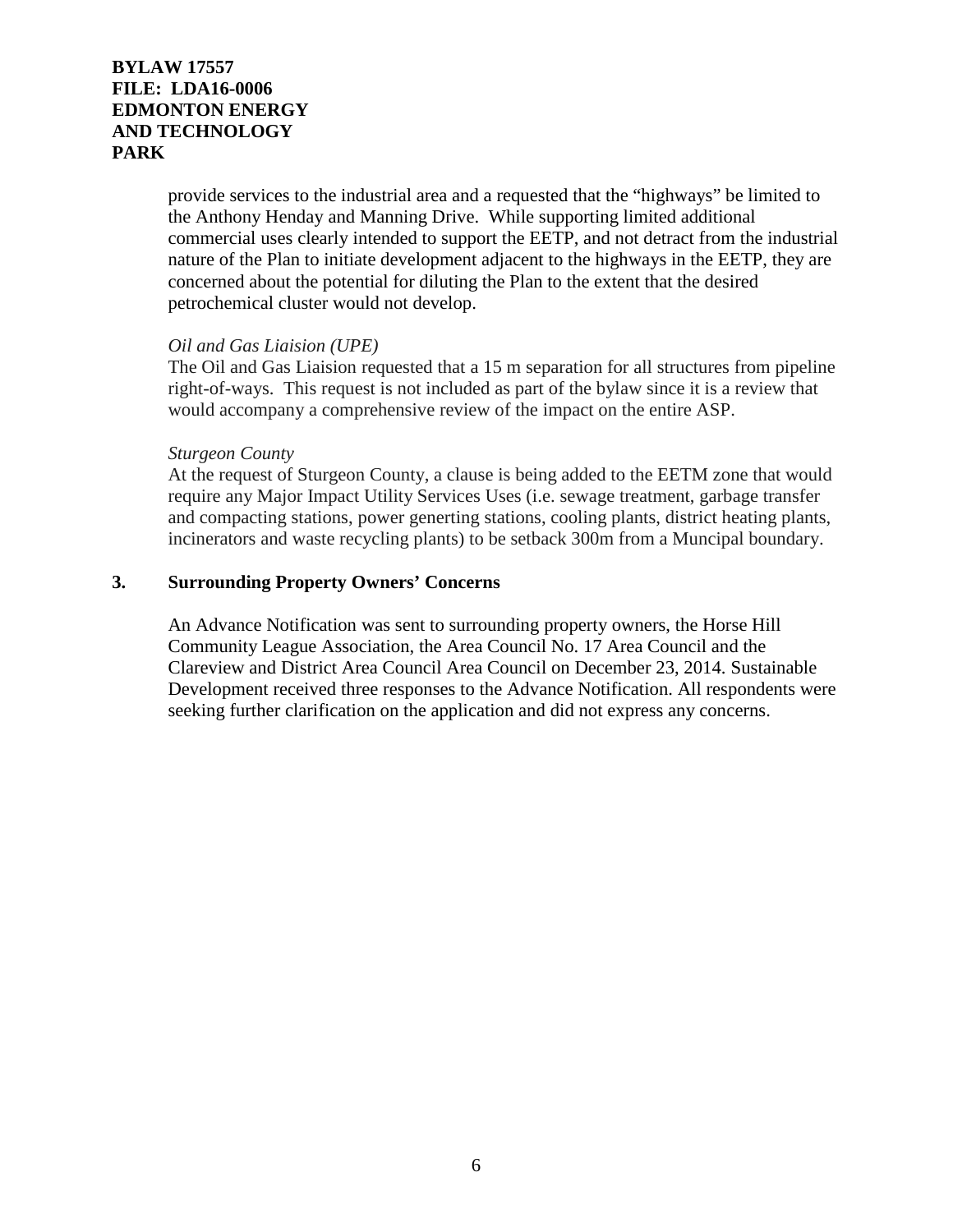## **JUSTIFICATION**

Sustainable Development recommends that Bylaw 17557 to amend (EETM) Edmonton Energy and Technology Park Manufacturing Zone be APPROVED on the basis that the application supports the policies of *The Way We Grow*, is in general conformance with the Edmonton Energy and Technology Park Area Structure Plan, meets the technical requirements of Civic Departments and utility agencies and is compatible with surrounding existing and planned development.

# **ATTACHMENT**

2a Mark-up Showing Proposed Text Amendments

Written by: Luke Cormier Approved by: Tim Ford Sustainable Development March 14, 2016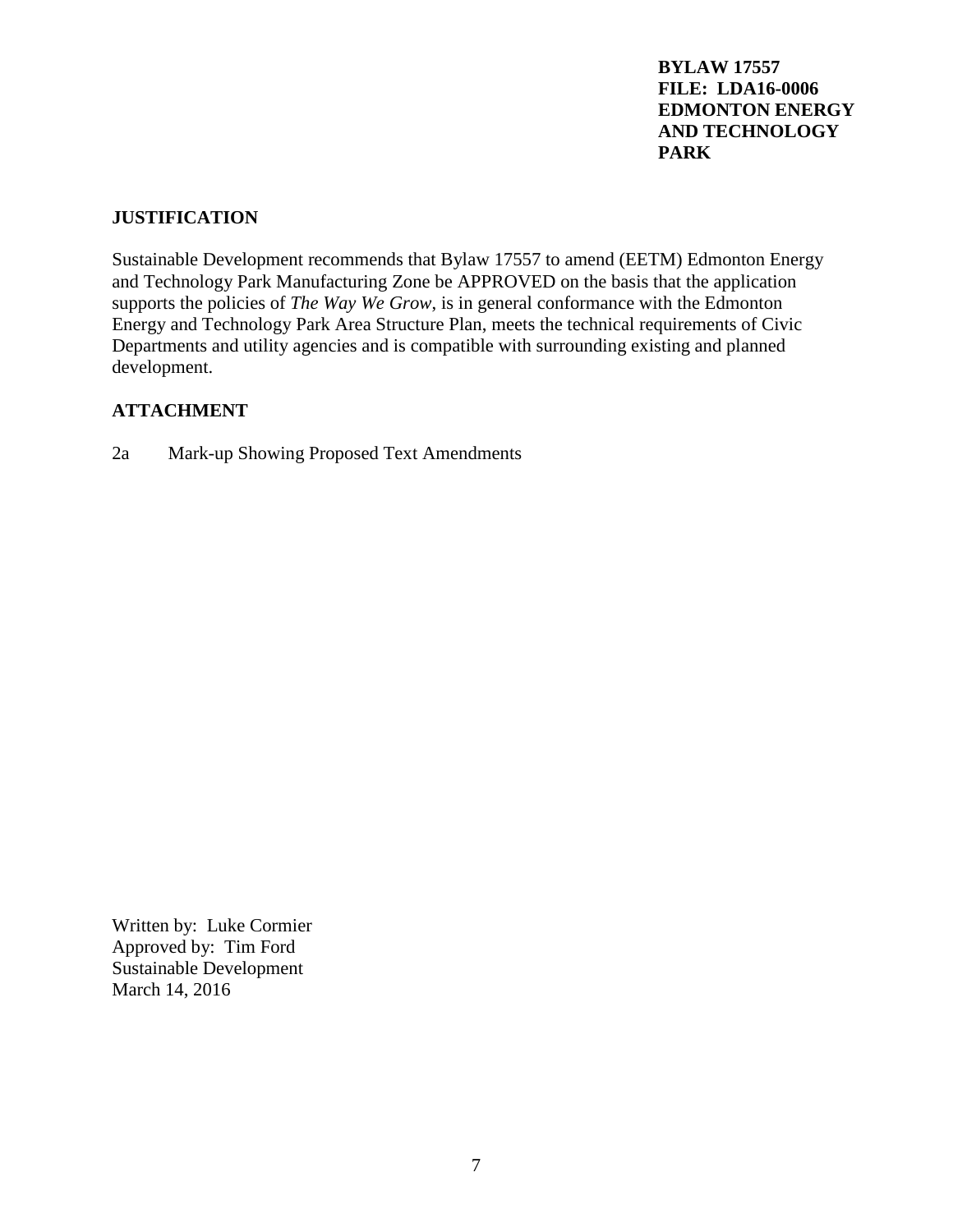#### *ATTACHMENT 2a*

**Comment [LC1]:** Added use **Comment [LC2]:** Added use

**Comment [LC3]:** Added use

**Comment [LC4]:** Added use

#### *Mark-up Showing Proposed Text Amendments*

#### *970.9 (EETM) Edmonton Energy and Technology Park Manufacturing Zone*

#### **1. General Purpose**

The purpose of this Zone is to provide for the development of manufacturing uses and industrial uses that support and complement petrochemical cluster development as described in the Edmonton Energy and Technology Park Area Structure Plan. Development in this Zone shall be designed and constructed with a high standard of appearance, urban design, and with regard to the environment through the use of green building technology and green design elements. Commercial uses are to be located along the periphery of the precinct as defined in the Edmonton Energy and Technology Park Area Structure Plan and adjacent to highways, arterial or collector roads.

#### **2. Permitted Uses**

- a. [Convenience Retail Stores](javascript:BSSCPopup()
- b. [General Industrial Uses](javascript:BSSCPopup()
- c. **[Industrial Manufacturing](javascript:BSSCPopup()**
- d. [Minor Impact Utility Services](javascript:BSSCPopup()
- e. [Fascia On-premise Signs](javascript:BSSCPopup()
- f. [Freestanding On-Premise Signs](javascript:BSSCPopup()

#### **3. Discretionary Uses**

- a. [Automotive and Equipment Repair Shops](javascript:BSSCPopup()
- b. Automotive and Minor Recreation Vehicle Sales/Rentals
- c. Convenience Vehicle Rentals
- d. [Drive-in Food Services](javascript:BSSCPopup()
- e. [Equipment Rentals](javascript:BSSCPopup()
- f. [Gas Bars](javascript:BSSCPopup()
- g. [General Contractor Services](javascript:BSSCPopup()
- h. [Special Industrial Uses](javascript:BSSCPopup()
- i. Fleet Services
- j. [Major Impact Utility Services](javascript:BSSCPopup()
- k. [Major Service Stations](javascript:BSSCPopup()
- I. [Minor Service Stations](javascript:BSSCPopup()
- m. Mobile Catering Food Services
- n. Rapid Drive-through Vehicle Service **Comment [LC5]:** Added use
- o. [Recycled Materials Drop Off Centre](javascript:BSSCPopup()
- p. [Restaurants](javascript:BSSCPopup()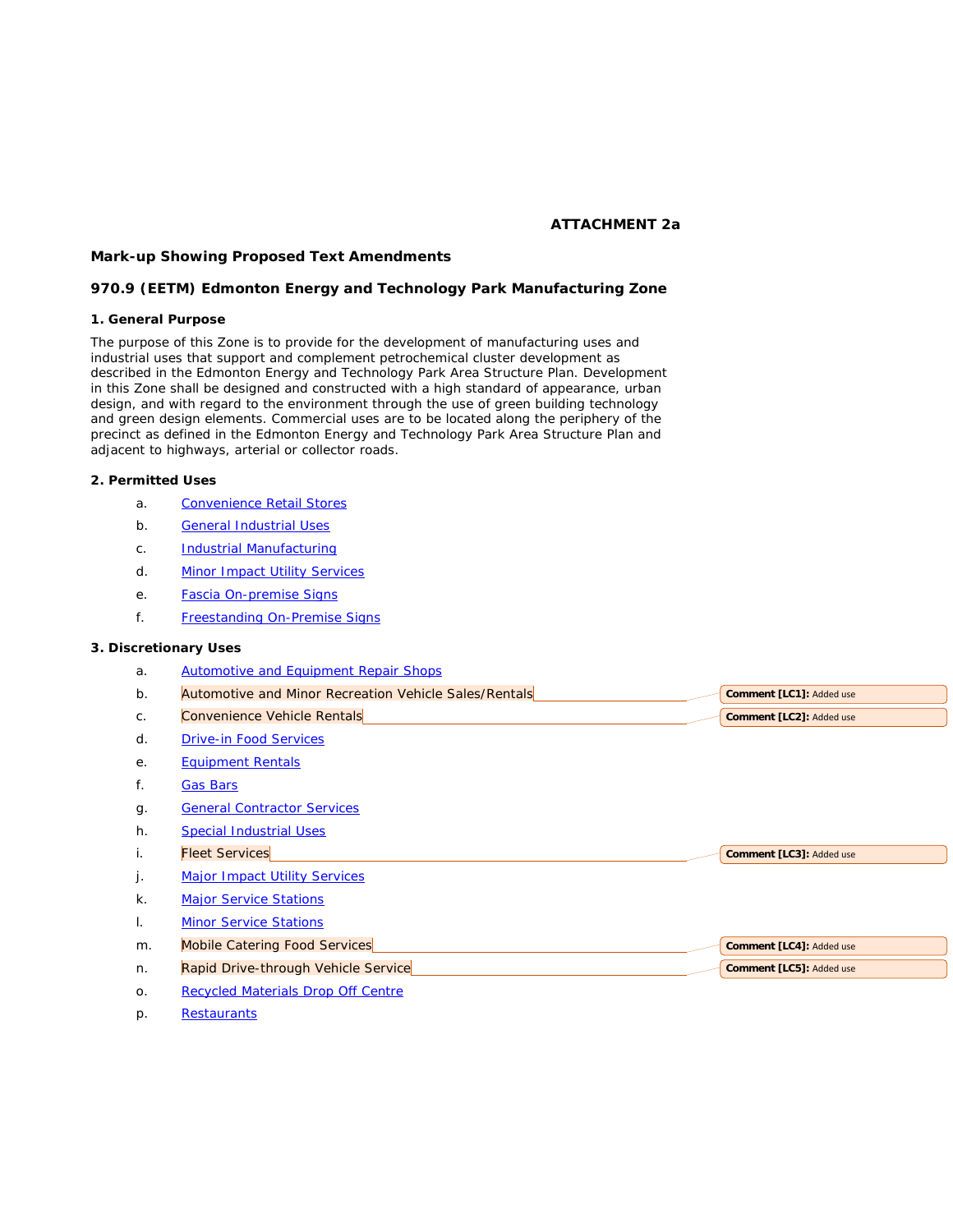| q.    | Specialty Food Services, for less than 100 occupants and 120m2 of public                                                                                                                                                                                                                                                                       |                                                                          |
|-------|------------------------------------------------------------------------------------------------------------------------------------------------------------------------------------------------------------------------------------------------------------------------------------------------------------------------------------------------|--------------------------------------------------------------------------|
| space |                                                                                                                                                                                                                                                                                                                                                | Comment [LC6]: Added use                                                 |
| r.    | <b>Truck and Mobile Home Sales/Rentals</b>                                                                                                                                                                                                                                                                                                     | Comment [LC7]: Added use                                                 |
| S.    | <b>Major Digital Signs</b>                                                                                                                                                                                                                                                                                                                     |                                                                          |
| t.    | <b>Minor Digital Off-premises Signs</b>                                                                                                                                                                                                                                                                                                        |                                                                          |
| u.    | <b>Minor Digital On-premises Signs</b>                                                                                                                                                                                                                                                                                                         |                                                                          |
| v.    | Minor Digital On-premises Off-premises Signs                                                                                                                                                                                                                                                                                                   |                                                                          |
| W.    | <b>Roof On-premises Signs</b>                                                                                                                                                                                                                                                                                                                  |                                                                          |
| X.    | <b>Roof Off-premises Signs</b>                                                                                                                                                                                                                                                                                                                 |                                                                          |
| у.    | Project On-premises Signs                                                                                                                                                                                                                                                                                                                      | Comment [LC8]: Added use                                                 |
|       | 4. Development Regulations                                                                                                                                                                                                                                                                                                                     |                                                                          |
| a.    | The maximum Floor Area Ratio shall be 2.0.                                                                                                                                                                                                                                                                                                     |                                                                          |
| b.    | The maximum building Height shall be 18 m except that the Development<br>Officer may, notwithstanding subsection 11.4, grant a variance to permit a<br>greater Height for a building housing an Industrial Manufacturing Use up to a<br>maximum of 22m where this is required to facilitate the industrial<br>development of the Use involved. |                                                                          |
| C.    | The Front setback shall be 3.0m where the Front Lot Line of a Site abuts a<br>public road other than arterial, service or collector road and $6 \text{ m}$ in all other<br>cases.                                                                                                                                                              |                                                                          |
| d.    | Outdoor storage of any kind must be located at the rear of the building and<br>shall not be permitted fronting onto arterials or freeways within the Edmonton<br>Energy and Technology Park Manufacturing Zone.                                                                                                                                |                                                                          |
| е.    | All loading, service, trash collection and accessory storage areas and trucking<br>yards shall be located to the rear or sides of the principal building, and shall<br>be screened from view from any public roadway other than a Lane.                                                                                                        |                                                                          |
| f.    | Any site that abuts a Residential Zone shall be screened by a 6 m berm, the<br>berm shall be landscaped with a combination of trees and shrubs to provide<br>additional screening and interest, this landscaping shall be to the satisfaction<br>of the Development Officer.                                                                   |                                                                          |
|       | g. Where this Zone is applied along a major collector or higher standard<br>public roadway, the minimum Site Frontage shall be 30.0 m, unless access<br>is provided from a service road.                                                                                                                                                       |                                                                          |
| h.    | Major Impact Utility Services shall be setback 300 m from a Municipal<br><b>Boundary</b> . Major Impact Utility Services does not include sanitary landfills<br>Sites or nuclear power facilities.                                                                                                                                             | Comment [LC9]: Language added as per<br><b>Sturgeon County's request</b> |
| i.    | Commercial Uses shall only be located:                                                                                                                                                                                                                                                                                                         |                                                                          |
|       | i.<br>On a Site abutting a highway, arterial, service or collector road; and                                                                                                                                                                                                                                                                   |                                                                          |
|       | ii.<br>On a Corner Site; or                                                                                                                                                                                                                                                                                                                    |                                                                          |
| iii.  | On a Site where a minimum of one side lot line abuts an existing<br>commercial use.                                                                                                                                                                                                                                                            |                                                                          |

 $\mathbf I$